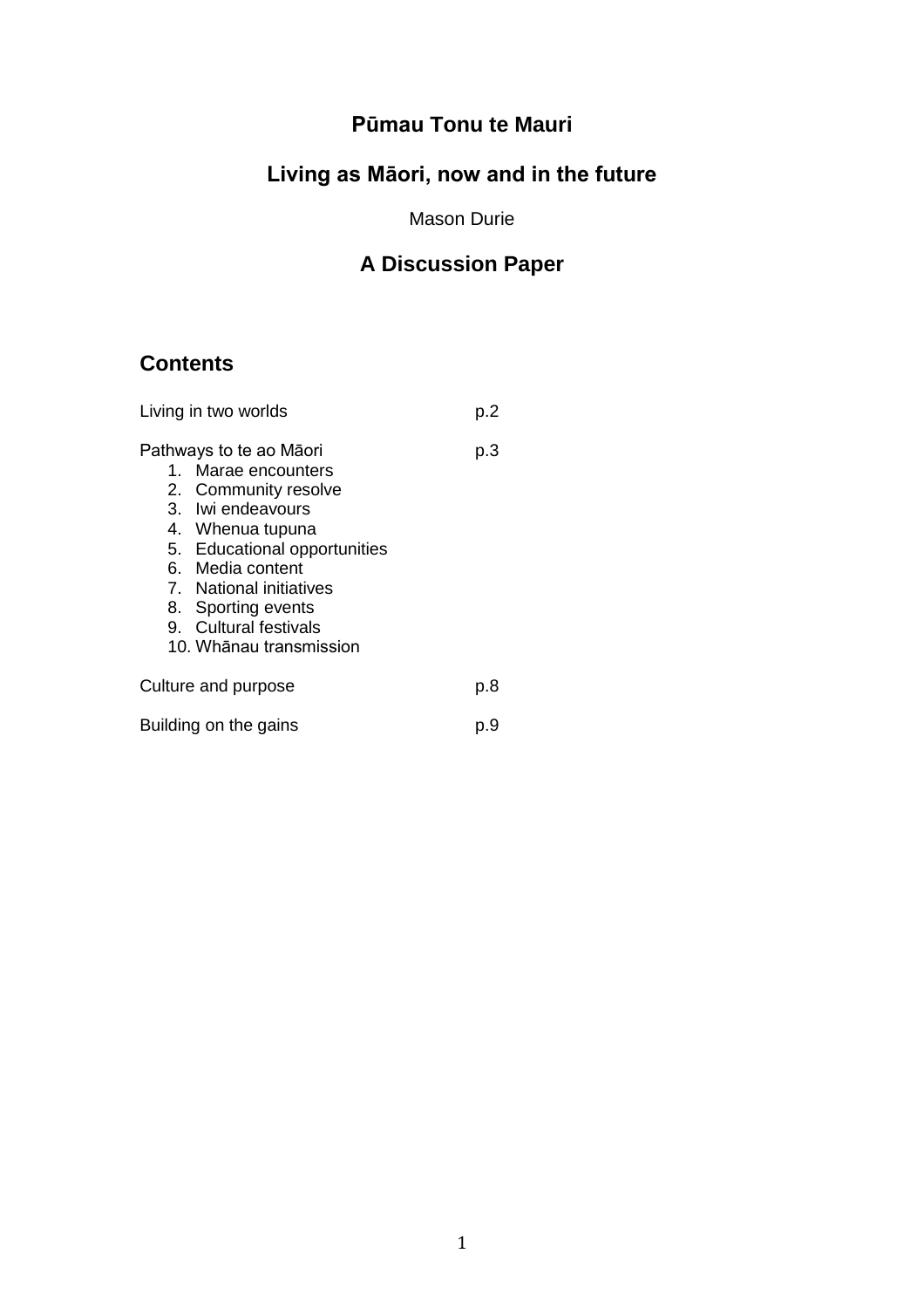# **Pūmau tonu te Mauri**

# **Living in two worlds**

A conclusion at the first Hui Taumata Mātauranga in 2002 was that Māori should be able to 'live as Māori and as citizens of the world'. That conclusion recognised the distinctiveness that characterises Māori as well as the possibility that many Māori would choose to live and learn in the wider world. It envisaged a time in the not too distant future when a Māori diaspora would see whānau residing in cities and countries across the globe. It also anticipated that despite the distance, Māori would still 'be Māori' insofar as they were able to retain those elements of a Māori identity that added cultural uniqueness to physical features and retained lasting connections with whānau at home.

Being Māori in the  $21^{st}$  century poses a set of the challenges associated with increasingly complex societies where over-population, ethnic diversity, political instability, technological innovations, inequalities, and competition for resources will reach levels unknown in previous centuries. Moreover, quite apart from international realities, New Zealand society will not be immune from those same pressures. Ironically, 'living as Māori' in Aotearoa may be equally challenging as 'living as Māori' in other parts of the world. Predictably, if only to survive in a competitive society, many Māori may not always aspire to 'live as Māori' and may be more inclined to pursue futures that are aligned to global values, languages, and lifestyles. Predictably also, whānau in the future will reflect a wider array of nationalities and ethnicities.

On balance, probably all whānau and all Māori will come to know some aspects of both worlds - being Māori and being worldly-wise citizens. But if the urbanisation experience is any guide, globalisation will threaten Māori participation in te ao Māori in favour of being participants in a global society where values, norms and protocols – often introduced through world-wide marketing campaigns and social media reflect a more or less homogenous collection of on-line enthusiasts. Just as a shift from rural to urban communities in the past led to alienation from whānau at home, so living abroad or being totally immersed in digital worlds while in New Zealand, could similarly foster alienation. Moreover, for many whānau urbanisation did not actually deliver the major gains that living in cities had promised. The result was a double disadvantage; disconnection from te ao Māori and marginalisation within urban environments. In the new era of globalisation, the same double disadvantage would not be dissimilar though the results could be even more devastating.

That earlier experience, disappointing as it often was, does provide some pointers as to how best the same pitfalls might be addressed in the decades ahead. Compared to the urbanisation drift, the potential downsides of living in a  $21<sup>st</sup>$  century context are magnified several times over. New Zealand's identity will undergo quite rapid change so that undertakings and relationships established in 1840 between Māori and the rest of the population, might be relegated to history, making it even more problematic for those who value living in a Māori world. On the other hand, retaining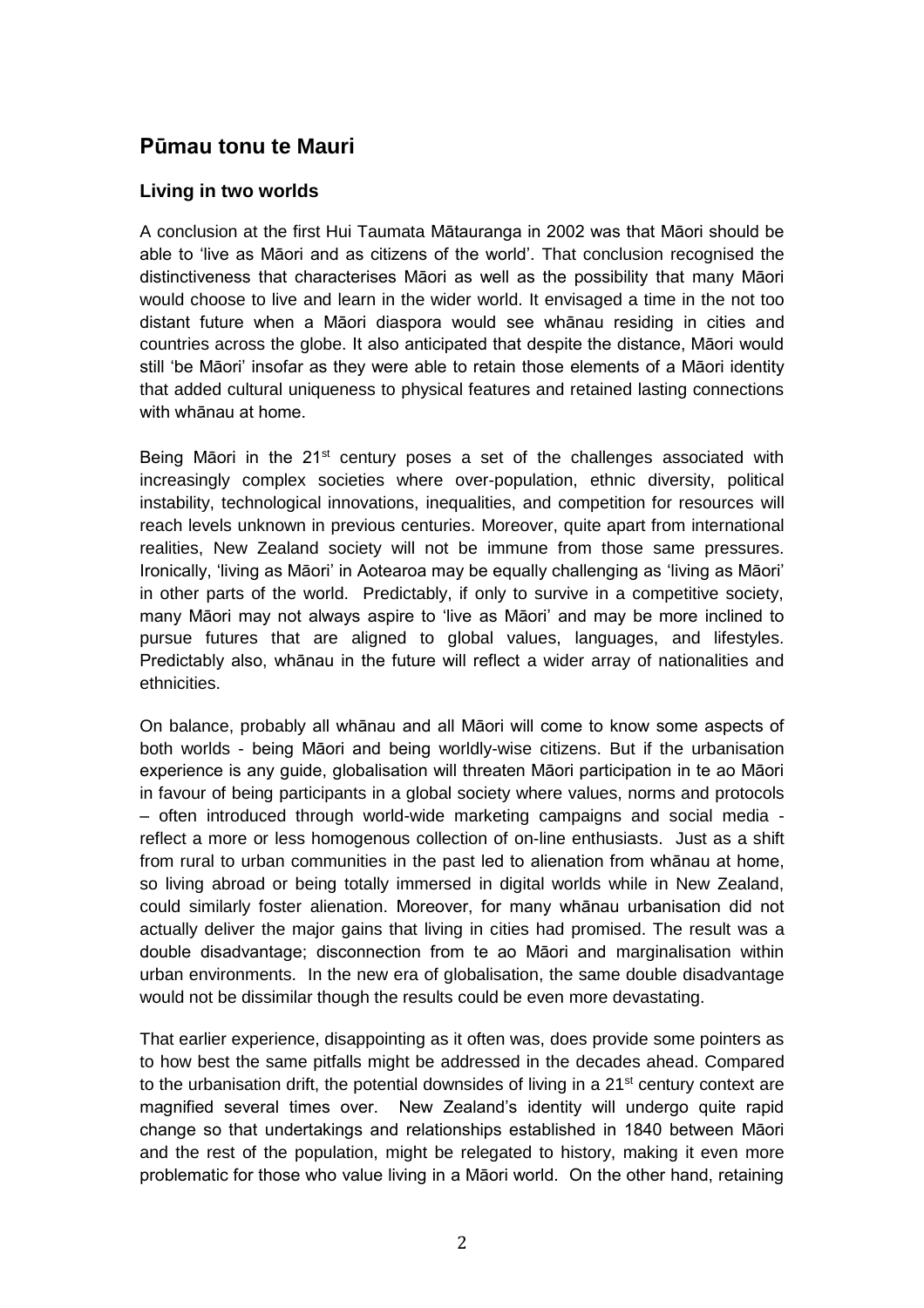an identity that reflects 'being Māori' could be enhanced by new technologies and methods of learning that will enable Māori to be just that, no matter where they are in New Zealand or across the world.

*The challenge will be to ensure that the pathways to te ao Māori are well illuminated so that distance, or competition, or bias, or material disadvantage, do not preclude whānau from engaging with Māori values, language, land and whakapapa.*

# **Pathways to te ao Māori**

Over the past three decades, pathways to Te ao Māori have emerged so that access becomes possible in ways not previously available. No single approach has all the answers but it is possible to identify ten initiatives that have strengthened Māori cultural identity:

- 1. Marae encounters
- 2. Community resolve
- 3. Iwi endeavours
- 4. Whenua tupuna
- 5. Educational opportunities
- 6. Media content
- 7. National initiatives
- 8. Sporting events
- 9. Cultural festivals
- 10. Whānau transmission

# *1. Marae Encounters*

Tikanga, kawa, manaakitanga, whaikōrero, Te reo Māori and waiata tawhito can be heard and felt on marae throughout the country. In that respect marae remain the most authentic site for accessing te ao Māori and increasingly programmes such as Marae Mapping are committed to helping individuals find, and then make contact with a marae known to be part of a whānau tradition. Over time marae associations may have been lost, but a new generation is now searching for lost connections so they can experience first-hand marae encounters.

While the great virtue of marae hui has hinged on face-to-face meetings, personal contacts, and time to reflect, increasingly digital connections are opening up other avenues for participation. There have already been examples of live 'on-line' attendance at tangihanga and other hui so that whānau in other countries can be involved in the formalities. Further, many marae have websites that keep whānau informed and involved in the day-to-day operations and business of marae.

But not all marae kaitiaki are ready to welcome relative strangers when there has been no contact with the marae for two or more generations. Kaitiaki have cared for the marae, used their own time, money and energies, often without full support from whānau. Now, in their eyes, the people who might have shown help are returning to be looked after. Re-establishing marae links is an important goal but one that needs to be discussed openly so that ongoing contributions can convert a journey of personal discovery into a vehicle for contributing to the sustainability of the marae.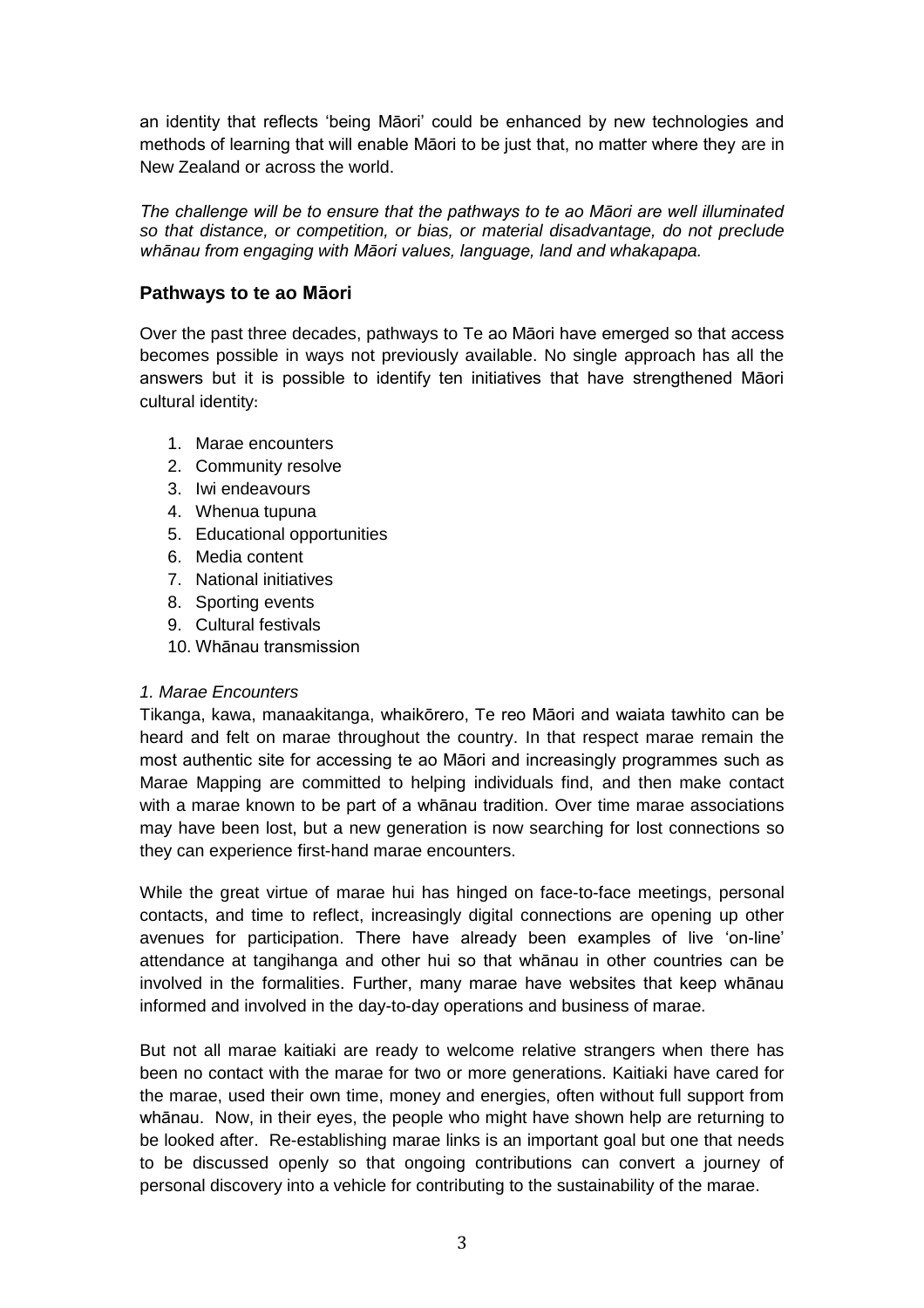# *2. Community resolve*

In the 1960s an influx of rural Māori to urban areas reached new proportions. Eager to be part of a city economy their new lives often had little time or patience for 'back home' life-styles and even less for te reo me ōna tikanga. As a consequence a void was created, a vacuum that te ao Māori had previously filled. Aware of the struggles to adapt to urban living a cohort of Māori community leaders instituted programmes to aid the process and to make it possible for the rural migrants to retain elements of their culture and the associated values. Community centres such as Ngāti Poneke in Wellington, volunteer organisations such as the Māori Women's Welfare League, and social service providers such as Te Whānau o Waipareira, helped fill a gap and restore a sense of being Māori. 'Being Māori' in the city was not necessarily the same as 'being Māori' back home but it did enable the perpetuation of values, tikanga, te reo and whakawhanaungatanga within the city.

Over a two generational timeframe, many descendants of those original rural migrants developed a strong bond with each other and with community. It was not the same as whānau bonds built around a central marae but it was underpinned by similar values and a kawa that made sense in a multi-Iwi community. In time the emergence of urban marae strengthened the opportunities for urban dwellers to experience marae encounters and to gain confidence in Māori cultural pursuits. Although the process bypassed many urban dwellers, it demonstrated how te ao Maori could flourish within city environments.

# *3. Iwi endeavours*

Post Treaty of Waitangi settlements, a new era of Māori development has arrived. In many localities Iwi have become major contributors to local economies and have been able to provide additional support to marae and to education. That support has frequently been directed towards building cultural competence by increasing fluency in te reo Māori, fostering wānanga to build connectedness and to explore whakapapa, and encouraging whānau to adopt values that align with tikanga Māori. The potential of Iwi to increase access to te ao Māori has yet to be fully realised; it is strong in Tainui where there is a major focus on support to marae while in Ngāi Tahu there is an active campaign to strengthen te reo and to increase involvement in local Māori community or marae activities. Moreover, many Iwi have identified strengthening access te ao Māori as a priority area

As part of their research into claims against the Crown for breaches of the Treaty of Waitangi, Iwi have also been able to generate an increase in awareness of tribal and hapu histories, whakapapa connections, and patterns of land ownership. By employing hapu researchers to capture local histories, Te Hono o Raukawa for example has brought aspects of tikanga and hapu settlements to the fore creating access to knowledge and understanding that was not previously fully realised. For many whānau the research process has opened doors that had hitherto been closed. And although research has been undertaken on a hapu-by-hapu basis, when there have been combined wānanga, a composite Iwi story has been told, and hapu relationships have been strengthened.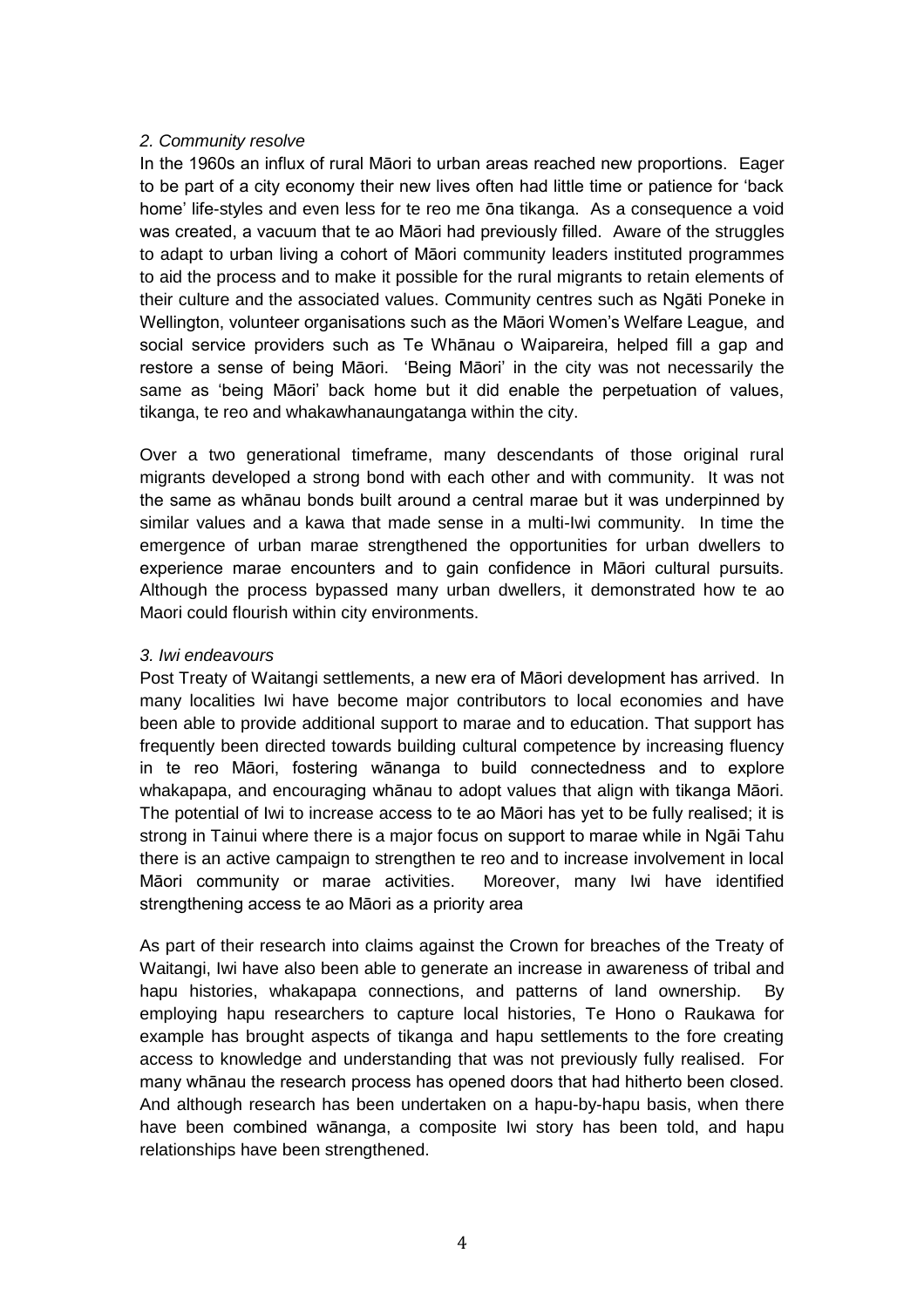# *4. Whenua Tūpuna*

Central to Māori identity is land. The significance of land is reflected in the oft-quoted reference to 'tangata whenua' – people of the land. In fact, however, many Māori have no knowledge or first-hand contact with the land that defines their identity. In that respect identity is left wanting and a search for tūrangawaewae becomes an integral part of accessing te ao Māori. 'Tangata whenua' is an empty descriptor if there is a lack of land to justify the expression.

Finding tūrangawaewae is an important part of a bid to strengthen cultural identity. Ease of access to public land records will be increasingly important to whānau who know there is a land base somewhere but do not know the relevant land titles or the extend of holdings or who other owners might be. Māori Land Court files, knowledge held by other whānau or hapu members, and discussion with other whānau members will help the journey though sometimes the results might be less than favourable. The land in question may have been alienated. Or other shareholders may be reluctant to add more names to an already over-subscribed list of owners and may interpret the 'sudden' interest in the land block as only an interest in access to rent. In any event, the question of motive will almost certainly be raised. It should not, however, be enough to abandon the search.

Where there are no known interests in Māori land or all the land in question has been sold or otherwise appropriated, tūrangawaewae might be associated with a whānau marae. That approach at least enables Māori to be part of communal land that has historical and intergenerational significance. More recently marae in urban settings have sometimes been nominated as tūrangawaewae for local residents. The land in question does not have historical associations but does allow people to gain a sense of being grounded – tangata whenua.

# *5. Educational Opportunities*

The advent of Kōhanga Reo in 1981 saw the beginning of a new wave of educational opportunities for Māori. Educating learners in te reo Māori – the Māori language medium – was a pioneering attempt to revitalise the language at a time when it was in serious decline. Initially the early Kōhanga were under the tutelage of kuia, native speakers who were also well versed in kawa and tikanga. Within a decade kura kaupapa Māori and then whare kura were added to the options. Along with government funded Wānanga a full range of educational opportunities have been established to transfer knowledge and skill in te reo and at the same time to build educational cultures where tikanga Māori is observed.

In addition to Māori immersion education, an increasing number of schools also offer bilingual classes or have included te reo Maori within the curriculum. Many also have Māori cultural groups that compete in kapa haka competitions as well as Manu Kōrero speech contest. For a number of years, universities have included te reo Māori as a subject within degree programmes and some polytechnics have followed suit.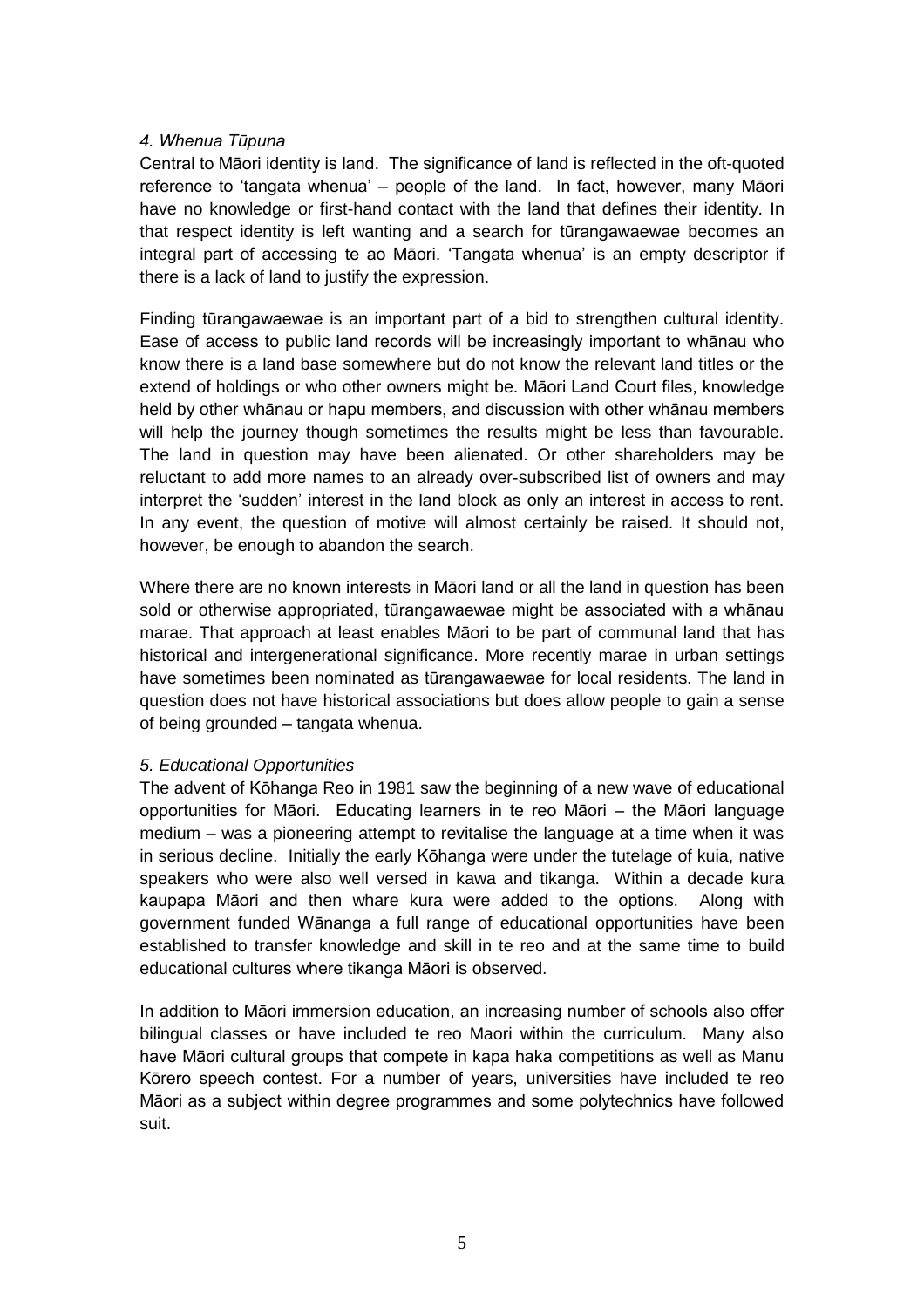While the initial focus was on Māori learners and students, opportunities for gaining competence in te reo were also available to non-Māori studying alongside Māori peers. In effect educational institutions have adopted approaches that recognise te reo as a national language and a taonga for all New Zealanders.

# *6. Media Content*

For many years national radio broadcasting included a ten minutes slot for 'the News in Māori'. The late Bill Parker for example was a sole announcer and in the brief time allowed his task was to transmit key news items to Māori audiences. Though extremely limited, the ten minutes was dear to Māori listeners; it represented a relatively rare chance to not only catch up on key events happening across the country but also an even rarer chance to receive information in te reo Māori.

Since then Iwi radio, Māori television, mainstream television and newsprint have increased Māori language inclusion in broadcasting and print in ways that would have been unimaginable to Bill Parker or his listeners. Māori Television is now an integral part of the wider New Zealand media environment and in that respect has close links to other television channels, radio broadcasting, on-line media and newsprint. Nor is the content solely about te reo. Other aspects of Māori culture are included in a range of programmes covering both contemporary cultural expressions as well as more conventional approaches.

Whether on-line communication can reach similar heights is uncertain but initiatives to use modern technologies for transmitting te reo Māori have been developed for emails, text messages, computerised programmes, and social media. There is, however, some debate about the extent to which te reo Māori should be pursued in the absence of a wider cultural milieu. Language in any culture has evolved within particular cultural environments so that meaning is not only contained in the words but also in an understood socio-cultural context.

# *7. National Initiatives*

In 1986 the Waitangi Tribunal reported on a claim that te reo Māori was a taonga which Government had failed to protect, thereby contradicting the principles of the Treaty. In response the Māori Language Act was passed in 1987 recognising te reo Māori as an official language of New Zealand. It was a significant step that had been inspired by a 1972 petition to Parliament, led by Ngā Tamatoa. In order to provide for actions resulting from the 1987 Act, the Māori Language Commission, and Te Taura Whiri i te Reo Māori, was established.

After a series of legal challenges, Te Māngai Pāho (Māori Broadcast Funding Agency) was established in 1989 under the legal name 'Te Reo Whakapuaki Irirangi.' It recognises Māori Treaty rights to broadcasting and the need to actively protect te reo through "sustained regeneration and promotion of Māori language and culture by making wise investment decisions, contestable funding processes and the promotion of Māori language and music."

Māori Language Day was first promoted in 1975 and since then has been extended to Māori Language Week. The aim is to promote the use of Māori nationally and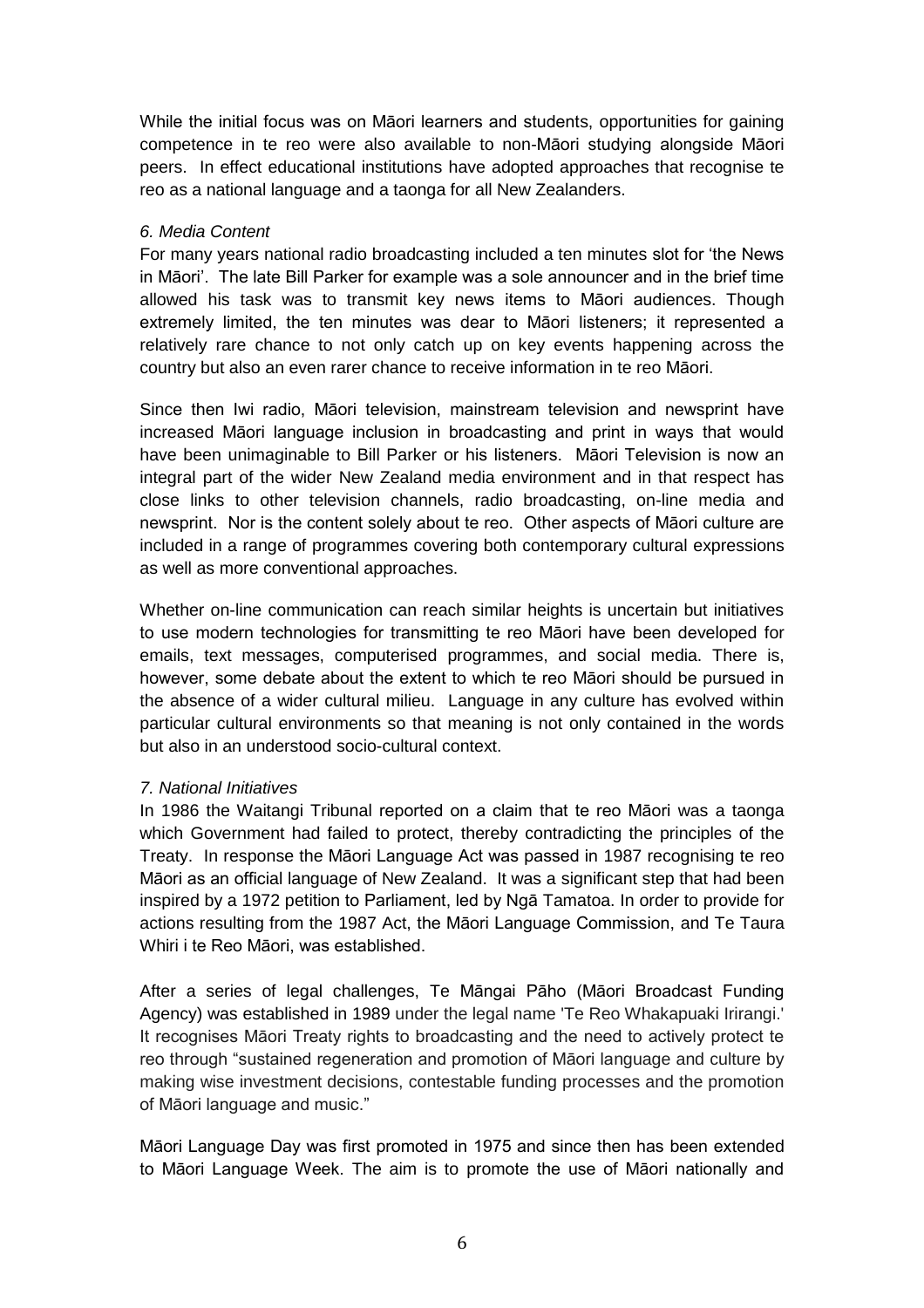across all communities for the entire week. More recently in 2016 Te Matawai was established to provide funding for all Māori language initiatives. The Board of Te Matawai includes representatives from Iwi clusters (7 members), Māori language stakeholder groups (3 members), the Crown (2 members) and will fund Māori Television, Te Māngai Pāho, and Taura Whiri i te Reo.

#### *8. Sporting Events*

The promotion of Māori culture has been linked to a number of sporting events. *Iron Māori,* for example, is a half-marathon held annually in Napier. Up to 2000 competitors register either as individuals or as part of a team. The success of the event is largely a factor of whanaungatanga and the introduction of tikanga Māori into the way the day is structured. There is a strong emphasis on whānau participation and a culture of support and encouragement tends to over-ride the more conventional tri-marathon emphasis on competition. Completing rather than competing is stressed and from the sound of the pūtatara at the commencement, to the intermittent haka as competitors reach the finish line, the resonation of Māori themes can be heard and seen.

Other sports also foster greater interest and active participation in te ao Māori: waka ama, ki-o-rahi, mau rākau, and Pa wars. Although the intention is to encourage Māori to become fitter and more active, there is an underlying message that recognises the significance of te ao Māori in a wide range of domains. For rangatahi in particular, sport has become regarded as an entry point into Māori language, culture, and whānau relationships.

The endorsement of Māori culture through sport is also recognised by New Zealand's national teams when international matches are played. While in decades past the haka was performed as something of a caricature, now it is performed with skill and appropriate feeling. It has become a trademark of national sports as well as a key feature of games when Māori teams come up against other Māori teams.

# *9. Cultural Festivals*

Pathways to te ao Māori are especially obvious in kapa haka events at national, regional, and school levels. The biannual *Matatini* festival showcases roopu from around the country. Haka, waiata, poi, and pātere are performed to large audiences with items that reflect old compositions as well as modern arrangements. All contain exemplars of te reo Māori with gestures and movements that typify Māori expression in performing arts.

For many participants, although the words in waiata or haka are well learned, there has frequently been limited understanding of their meaning or significance. .But an important consequence of the festival has been the increased vocabulary and fluency in te reo.

In regions across the country, secondary and intermediate school students also compete against each other in kapa haka. Through kapa haka students engage with te reo Māori, Iwi stories, tikanga and kawa in ways that might otherwise have lacked a sense of real meaning and relevance. The inter-secondary school whaikōrero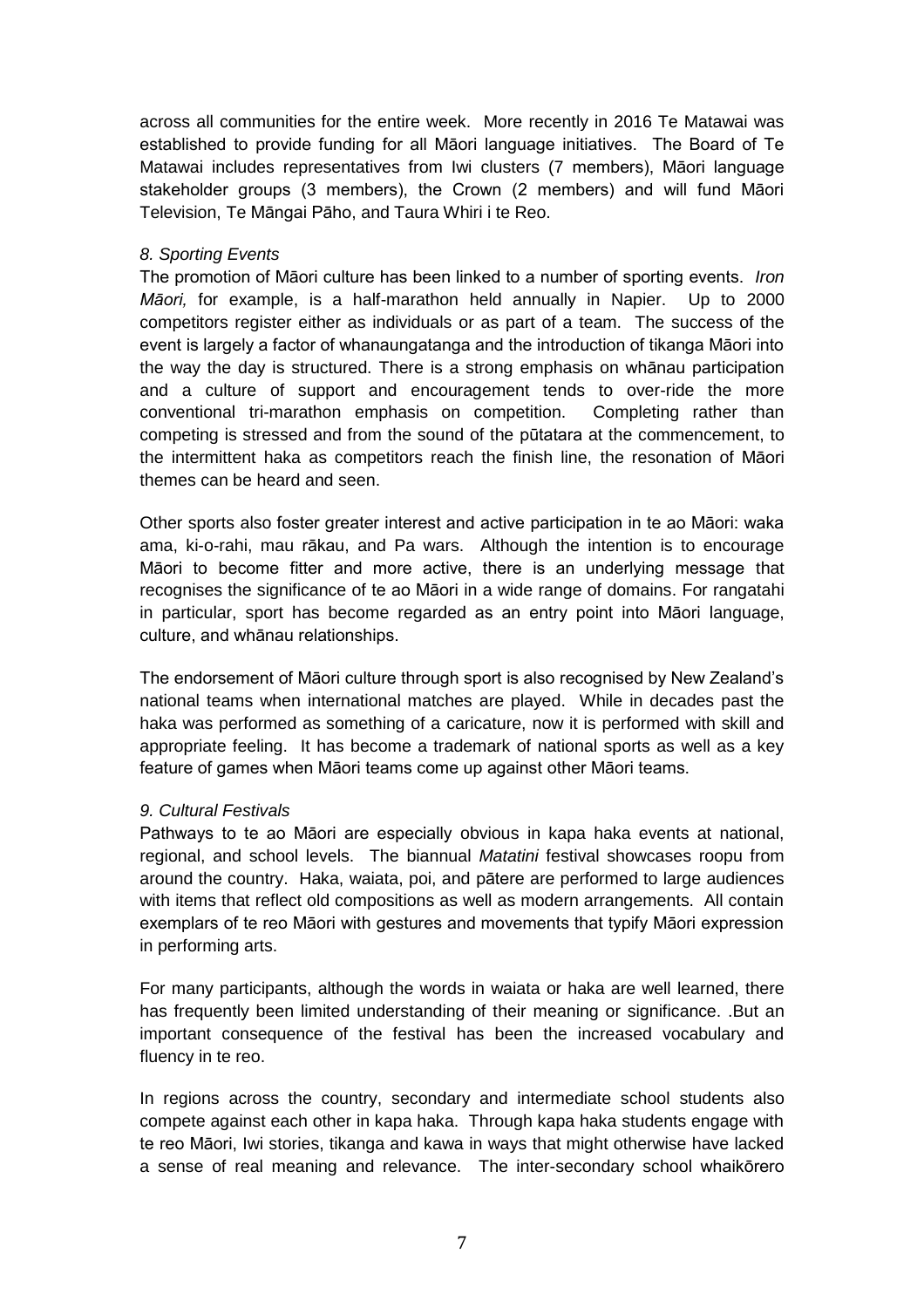competitions similarly allow students and their supporters to demonstrate knowledge, intonation, and commitment to Māori kaupapa. A strong sense of solidarity and kōtahitanga prevails as each school group takes turn to be represented before a panel of judges. Invariably, success is marked by haka. The Pei te Hurunui award for the best senior Māori student recognises the contribution to te reo Māori, Māori history, and Māori philosophy by a great Tainui scholar.

#### *10. Whānau Transmission*

The transmission of language and culture across and between generations is most successful when it is an integral part of whānau life. Retaining and furthering te reo Māori me ōna tikanga will be more certain when it is embedded in the lives of parents, grandparents, siblings, aunties, uncles and cousins. Further, when the knowledge therein is shared across close and distant family members it is likely to be perpetuated into the future. Largely as a result of pathways developed over the past 45 years, many whānau have regained ground that was lost when earlier generations were discouraged from speaking Māori or from living lives enhanced by Māori culture.

But regaining lost ground has not been equally felt across all whānau or all Māori households. Consequently too many Māori children and their older siblings remain on the periphery of Māori society, not by intention but by circumstances that have precluded them from accessing opportunities at home. Building whānau confidence and enthusiasm is a pre-requisite for nurturing kaupapa Māori within the home, which in turn is a prerequisite for enabling all Māori to be part of te ao Māori.

Fortunately there are sufficient examples to provide optimism for whānau who have not yet had the opportunity or the encouragement to adopt Māori cultural values within the home. Related to that is the wider concern that all too often whānau do not have a kawa to guide whānau life – even when whānau might be speakers of te reo. Kawa is integral to marae encounters; it guides the development of relationships and trust. Too often the principles behind kawa are left on the marae. Developing a whānau kawa may well be a start to fostering whānau life where tikanga, reo, and kōtahitanga can be sustained in a consistent way .

# **Culture and purpose**

Māori culture comprises a range of elements, often considered separately. Learning a haka for example without also learning the situations where it is appropriate and where it is not, defeats the purpose. In the domain of Tūmatauenga, such as the marae ātea, haka is consistent with the purpose of the domain. But in the domain of Rongo, inside a whare nui, a haka contradicts the concepts of peace and goodwill. Similarly, volume is sometimes seen as a substitute for harmony. Waiata that are shouted rather than sung, or karanga that are yelled rather than chanted do little justice to the intentions.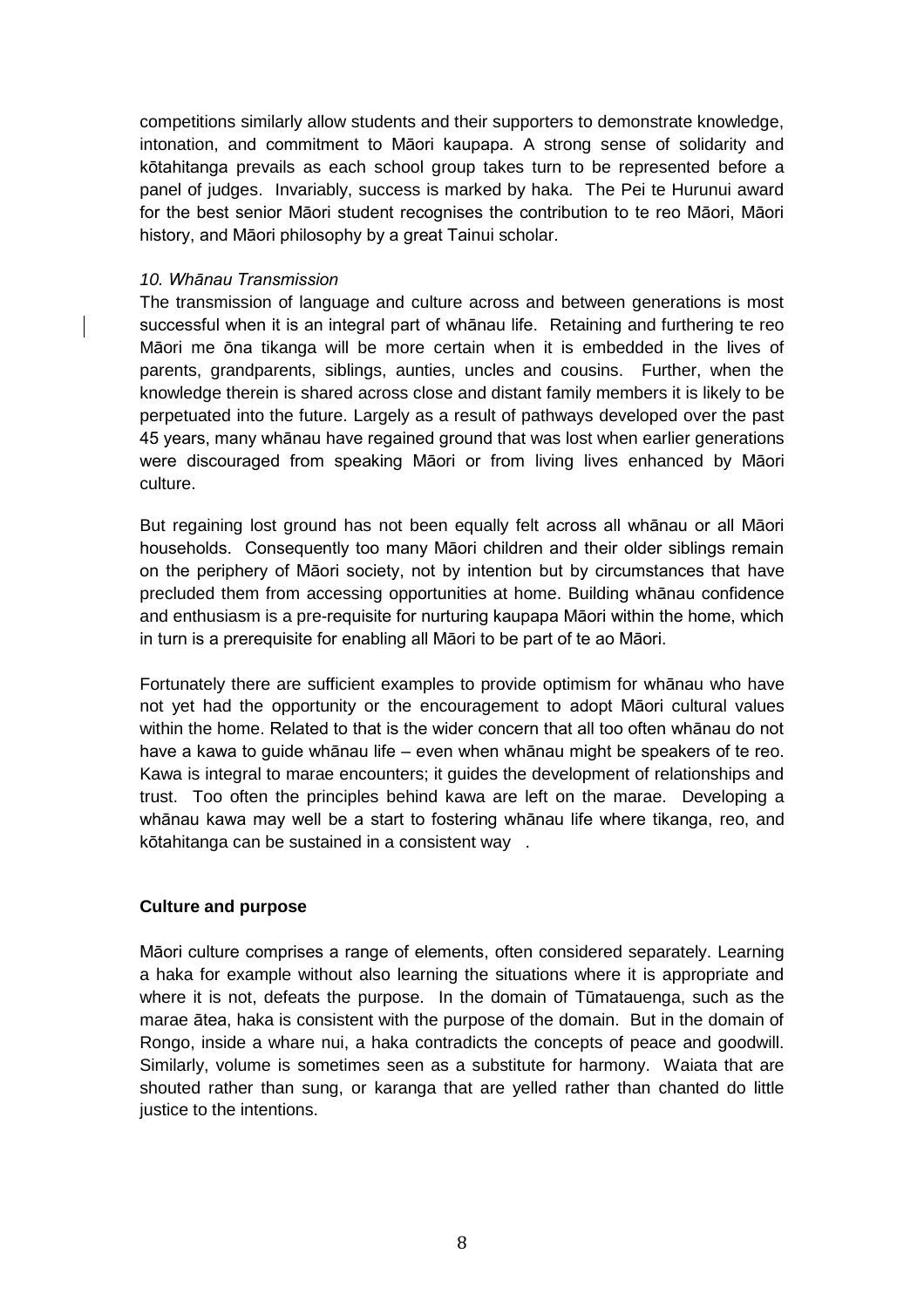In both instances enthusiasm may overshadow purpose and impact. Importantly all cultural elements, including kawa and tikanga, have a purpose. Understanding the purpose is at least as important as practising the execution.

Moreover, the connections between haka, karanga, waiata, te reo, hongi, marae, and whanaungatanga are less well known than each individual component. Yet it is the culture as a whole that affords meaning and provides a korowai that enables the particular element to flourish.

Important too, is the recognition that culture is an essential part of identity; it is a foundation for wellbeing. Health and socio-economic statistics show that Māori wellbeing has yet to be realised for all Māori. For the most part, attention is given to compensating for material and relational deficits. Dealing with a crisis is important but aiming for wellness is likely to avoid crises in the future. Building a sound cultural base that is purposeful, shared, and relevant to social and physical environments receives less attention but in the long run has sustainable impact. Culture is a foundation for identity and a basis for building lives that can flourish.

The point is that approaches to building solid cultural foundations are steps towards wellness. Wellness is different from not being sick, and or having a good attendance record at school. Instead wellness is about the whole person being able to stand tall, engage with others, look to the future and contribute to society. Wellness is located on a continuum that leads to the realisation of potential. In contrast, cultural voids and deculturation, are precursors for languishing.

# **Building on the gains**

The ten pathways to te ao Māori so far described are not exclusive. But they are known avenues that have been able to effect change and for that reason warrant ongoing support.

Whānau transmission is one area where the gains already made can be magnified. To that end, Whānau Ora is a programme aimed at building whānau capability across a range of family functions: whānau self-management; healthy whānau lifestyles; participation in education, society and the economy; whānau economic security; whānau cohesion; the realisation of whānau aspirations; and *confident whānau participation in the Māori world.*

While there has been a strong emphasis on health and social services, Whānau Ora is also about building cultural competence across the whānau ('*confident participation in te ao Māori'*). That aspect will require skills and services that are not always available to Whānau Ora providers and may need to be added into the mix. Alleviating distress and dealing with urgent matters should not preclude opportunities for introducing whānau to te reo me ōna tikanga so that a kawa based around optimal whānau functioning and tikanga Māori can be introduced. The intention is that whānau as a whole should flourish.